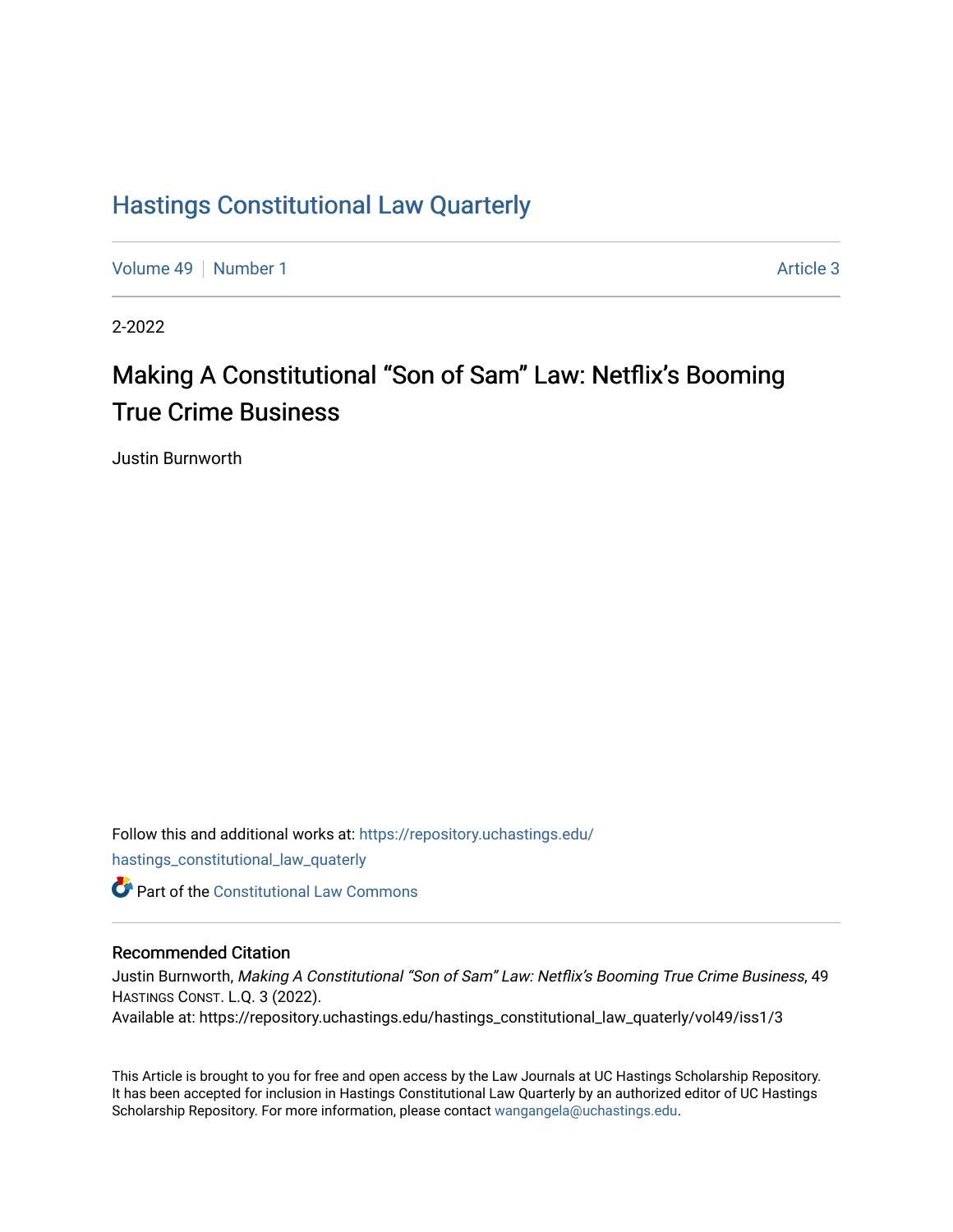## Making A Constitutional "Son of Sam" Law: Netflix's Booming True Crime Business

#### BY JUSTIN BURNWORTH\*

## **TABLE OF CONTENTS**

| L    |    |                                                                   |  |
|------|----|-------------------------------------------------------------------|--|
|      |    |                                                                   |  |
|      | B. | The Death of New York's "Son of Sam" Statute: Simon &             |  |
|      |    |                                                                   |  |
|      |    |                                                                   |  |
|      |    | 2. The Supreme Court's Decision in Simon & Schuster8              |  |
| II.  |    |                                                                   |  |
|      |    | A. New York's Attempt to Create a Constitutional Statute in Light |  |
|      |    |                                                                   |  |
|      |    | B. Constitutional Challenges to Other States' "Son of Sam" Laws   |  |
|      |    |                                                                   |  |
| III. |    | The Fate of New York's Current Revised "Son of Sam" Law13         |  |
|      |    | A. The Revised Statute Will Suffer the Same Destiny as its        |  |
|      |    | Precursor if a Constitutional Challenge is Brought Based on the   |  |
|      |    |                                                                   |  |
|      |    | B. A Constitutional Challenge To New York's Current "Son of       |  |
|      |    |                                                                   |  |
|      |    | C. Is it Possible to Construct a Constitutional "Son of Sam" Law? |  |
|      |    |                                                                   |  |
|      |    |                                                                   |  |

<sup>\*</sup> J.D., PhD Student in Political Science, University of Massachusetts-Amherst. I am eternally grateful to Greg Johnson for informative exchanges and comments on earlier drafts. Further, for being a great mentor and instilling the confidence in me to pursue publication. I would also like to thank my good friend Nick Tonti for the conversation over breakfast that brought to life the topic of this article.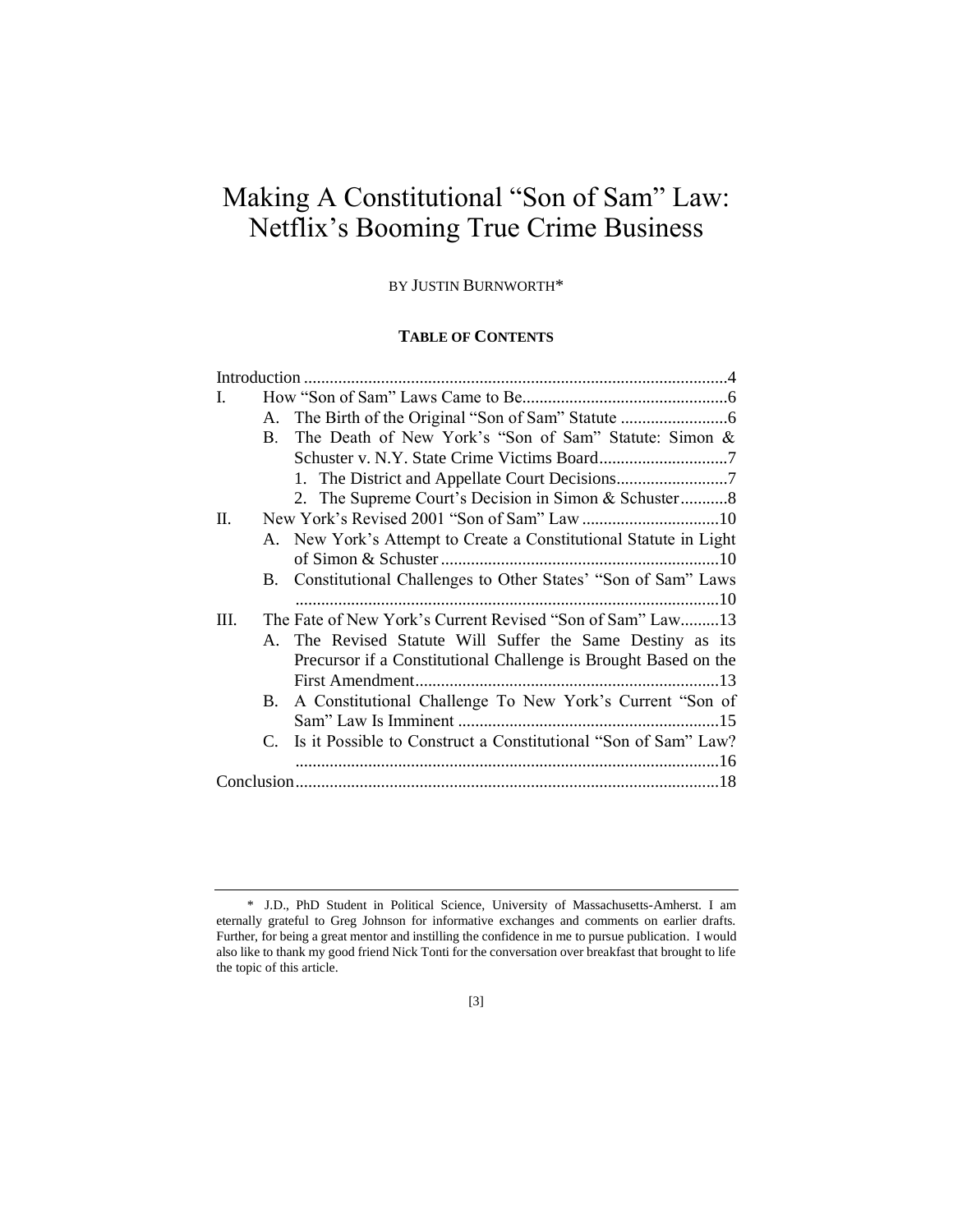#### **Introduction**

It has become impossible to browse Netflix, Hulu, or any other streaming service without being bombarded with the promotion of a new documentary or movie portraying the life of a convicted criminal. From depictions of famous serial killers, such as Ted Bundy, to the fake heiress Anna Sorokin, people are enamored with stories. This has led to a spending spree by media producers to grab the biggest, most eye-catching stories. Media producers pay top dollar for the rights to criminals' stories or even stories of their friends' recounts.<sup>1</sup> One explanation for this love of the immoral elite is that their stories serve as a form of catharsis for the average law-abiding citizen, but that is not what this article will be diving into.<sup>2</sup> Unbeknownst to many, there is a set of laws enacted in nearly forty states that attempt to prevent criminals from profiting from their crimes. $3$  These laws are known as "Son of Sam" laws, named after the serial killer David Berkowitz who went on a vicious killing spree in New York in the mid-1970s.<sup>4</sup> They have been used sparingly and challenged on occasion over their history, but with New York's attorney general invoking it against Anna Sorokin a new First Amendment challenge to constitutionality of "Son of Sam" laws is on the horizon.<sup>5</sup>

There is a long history in our legal system of preventing people from benefiting from illegal acts. At its core, it simply doesn't feel right to allow someone to commit a heinous act that we, as a society, have outlawed and then allow the perpetrator to make a profit by regaling in the story. On their face, "Son of Sam" laws seem like logical laws to be implemented in every state. However, the water becomes muddier when you factor in the First Amendment guarantee of freedom of speech. Freedom of speech was of grave importance when forming the United States and the gravity of its value has not diminished in our current era. However synonymous freedom of speech and the American way of life have become, it is not to say that there have been no restrictions on speech.

<sup>1.</sup> Catherine Thorbecke & Matt Knox, *Former Friend to Fake Heiress Anna Sorokin Talks About Falling Under Her Spell, Losing Over \$60k*, ABC NEWS, (Jan. 23, 2019), https://abcnews.go.com/GMA/News/friend-fake-heiress-anna-sorokin-talks-fallingspell/story?id=64488069.

<sup>2.</sup> Michael Bond, *Why Are We Eternally Fascinated by Serial Killers?*, BBC FUTURE, (Mar. 31, 2016), https://www.bbc.com/future/article/20160331-why-are-we-eternally-fascinated-byserial-killers.

<sup>3.</sup> Geraldine Sealey, *Court Revisits 'Son of Sam' Law*, ABC NEWS, (Jan. 7, 2006), https://abcnews.go.com/US/story?id=96479&page=1#:~:text=The%20Supreme%20Court%20str uck%20down,California%2C%20to%20rewrite%20their%20laws..

<sup>4</sup>*. Id.*

<sup>5.</sup> Sharon Otterman, *'Anna Delvey' Might Not Profit from Netflix Series on Her Life as a Fake Heiress*, N.Y. TIMES, (July 22, 2019), https://www.nytimes.com/2019/07/22/nyregion/annadelvey-sorokin-netflix.html.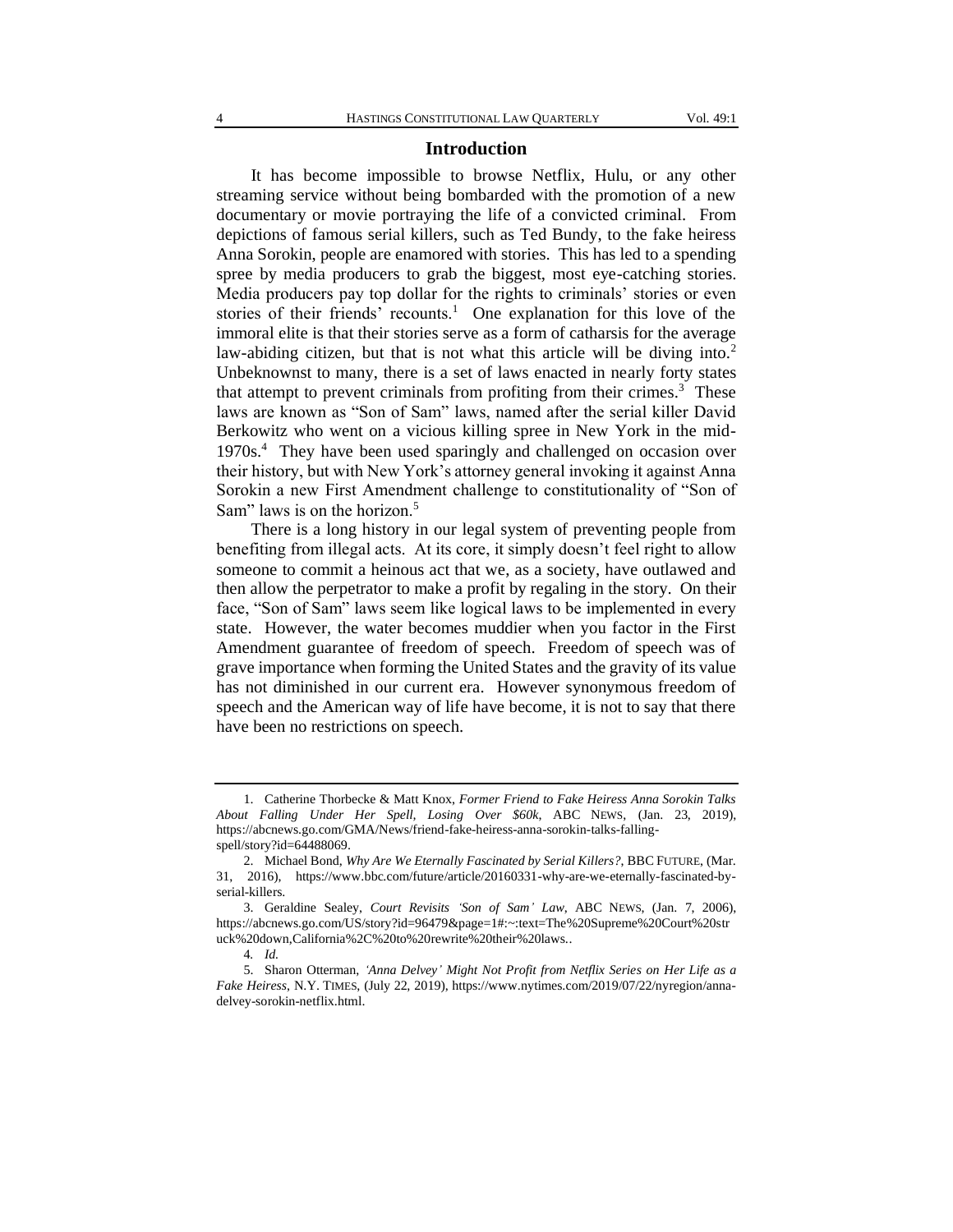The Supreme Court has laid a freedom of speech groundwork over the past century. From flag burning to not-so-elegant signs hung by students on school grounds, the parameters of exactly what "freedom of speech" entails have been well established and challenged relentlessly. "Son of Sam" laws are no exception to these challenges. In 1991, the Supreme Court ruled that New York's "Son of Sam" law was unconstitutional in *Simon & Schuster v. Crimes Victims Board*. 6

While Americans hold dear the right to freedom of speech, the Supreme Court has found instances where speech can and must be restricted whether it be child pornography or the use of the infamous "fighting words."<sup>7</sup> Freedom of speech has been and will continue to be restricted, but this only occurs when the category of speech reaches a certain level that justifies regulation. It is rare that is required for suppression and just because the topic might be uncomfortable does not mean that it has reached this level.<sup>8</sup> Former Supreme Court Justice Anthony Kennedy said it best in his opinion in *International Society for Krishna Consciousness v. Lee*, "The First Amendment is often inconvenient. But that is beside the point. Inconvenience does not absolve the government of its obligation to tolerate speech."<sup>9</sup>

This article will first go through the history of "Son of Sam" laws; Part I will further discuss the Court's reasoning in *Simon & Schuster* which deemed the original New York "Son of Sam" law unconstitutional. Part II of this article will examine the revised New York law that was enacted in 2001 and analyze whether it will suffer the same fate its predecessor if a First Amendment challenge is brought forth. Further, Part II will look at the reasoning behind the Nevada and California's Supreme Courts invalidation of their respective versions of "Son of Sam" laws which were designed with guidance from the revised 2001 New York law. The final part of this article will address whether any "Son of Sam" law could be constructed to be constitutional under the *Simon & Schuster* standard.

<sup>6.</sup> Simon & Schuster, Inc. v. Members of the N.Y. State Crime Victims Bd., 502 U.S. 105, 112 (1991).

<sup>7</sup>*. E.g.* Free Speech Coalition, 535 U.S. 234 (2002); Chaplinksy v. New Hampshire, 315 U.S. 568 (1942).

<sup>8.</sup> Hustler Mag. v. Falwell, 485 U.S. 46, 55, 99 L. Ed. 2d 41, 108 S. Ct. 876 (1988).

<sup>9.</sup> Lee v. Int'l Soc'y for Krishna Consciousness, 505 U.S. 830, 112 S. Ct. 2709 (1992).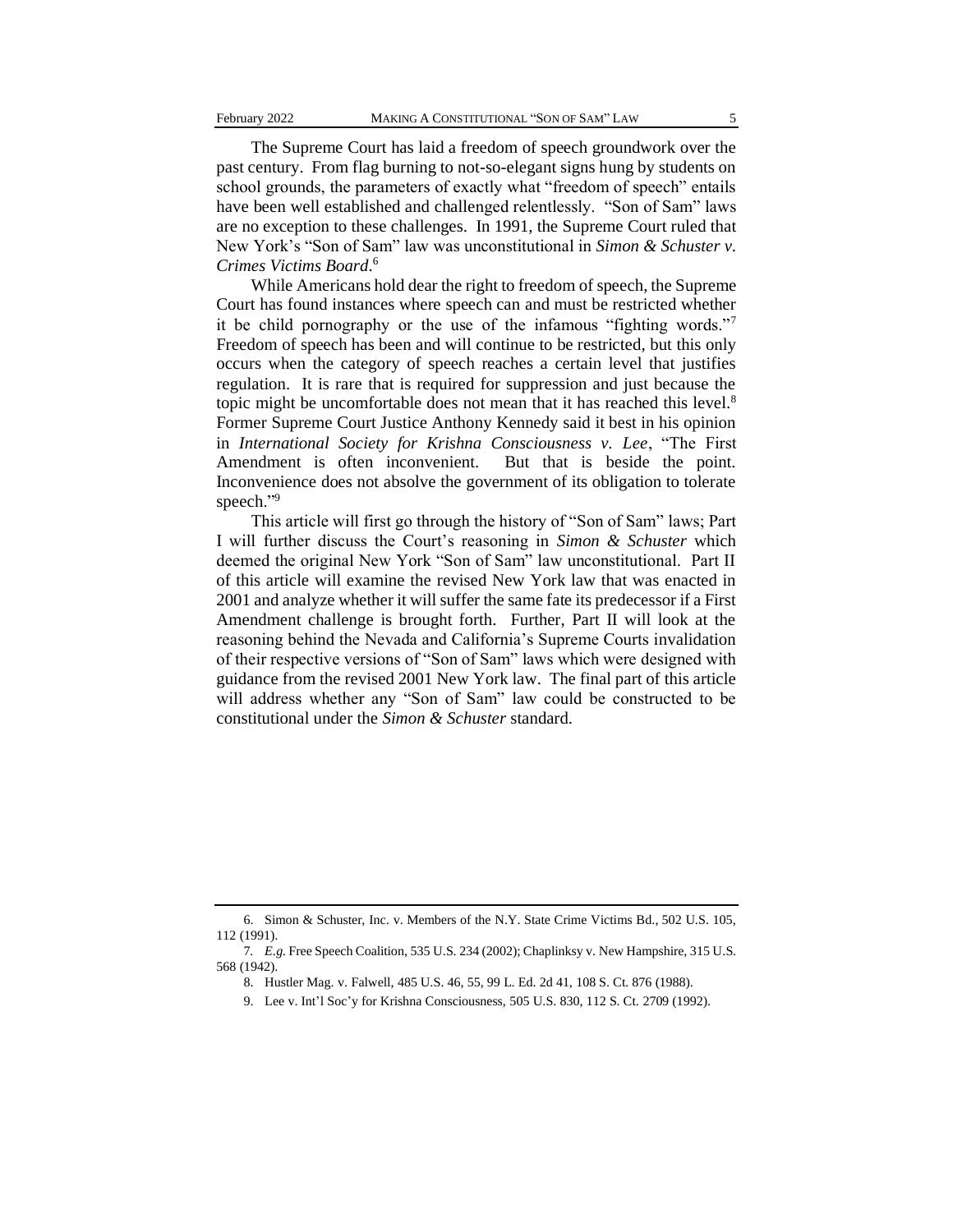## **I. How "Son of Sam" Laws Came to Be**

A. The Birth of the Original "Son of Sam" Statute

David Berkowitz, known by many by his alias "Son of Sam," was a serial killer in the late 1970s in New York City. <sup>10</sup> He was convicted of second-degree murder for the killing six people and wounding seven more in the city.<sup>11</sup> These murders were senseless and random, seemingly motivated by a desire to kill for the sake of killing another human being.<sup>12</sup> The former postal worker pleaded guilty, against the wishes of his lawyers, and was sentenced to twenty-five years to life sentence.<sup>13</sup>

The state of New York enacted the original "Son of Sam" law in 1977 to prevent criminals such as David Berkowitz from profiting by selling their stories.<sup>14</sup> The law allowed New York's crime board to seize convicted felons' money earned from entertainment deals to help compensate their victims.<sup>15</sup> However, David Berkowitz would never have the law, that derives its colloquial name from him, implemented against him.<sup>16</sup>

A major Supreme Court involving New York's "Son of Sam" law (N.Y. Exec. Law § 632-a), *Simon & Schuster, Inc. v. Members of the N.Y. State Crime Victims Bd.*, began in 1986 when Henry Hill, along with author Nicholas Pileggi, contracted with Simon & Schuster to publish "Wiseguy", a book detailing Hill's life in organized crime.<sup>17</sup> Within nineteen months, there were more than one million copies of the book in print.<sup>18</sup> New York's Crime Victims Board ordered Hill to return the money that he received for the story and ordered Simon & Schuster to turn over money payable to Hill in accordance with their agreement.<sup>19</sup>

Simon & Schuster brought action against the New York State Crime Victims Board in the United States District Court for the Southern District of New York, claiming that the "Son of Sam" statute violated the First Amendment guarantee of freedom of speech. $20$  The district court found the statute consistent with the First Amendment and a divided Court of Appeals

16*. Id.*

19. Simon & Schuster, Inc. v. Members of the N.Y. State Crime Victims Bd., 502 U.S. at 114.

<sup>10.</sup> Lee Lescaze, *Berkowitz Pleads Guilty to Six 'Son of Sam' Killings*, N.Y. TIMES (May 9, 1978), https://www.nytimes.com/1978/05/09/archives/berkowitz-pleads-guilty-to-six-son-of-samkillings-reference-to.html.

<sup>11</sup>*. Id.*

<sup>12</sup>*. Id.*

<sup>13</sup>*. Id.*

<sup>14.</sup> Ethan Bordman, *'Son of Sam' Laws: How Much Does Crime Pay?*, WASH. LAWYER, May 2011, at 27.

<sup>15.</sup> N.Y. Exec. Law § 632-a (McKinney 2021).

<sup>17.</sup> Simon & Schuster, Inc. v. Members of the N.Y. State Crime Victims Bd., 502 U.S. 105, 112 (1991).

<sup>18.</sup> N.Y. Exec. Law § 632-a (McKinney 2021).

<sup>20.</sup> Simon & Schuster, Inc. v. Members of N.Y. State Crime Victims Bd., 724 F. Supp. 170, 172 (S.D.N.Y. 1989).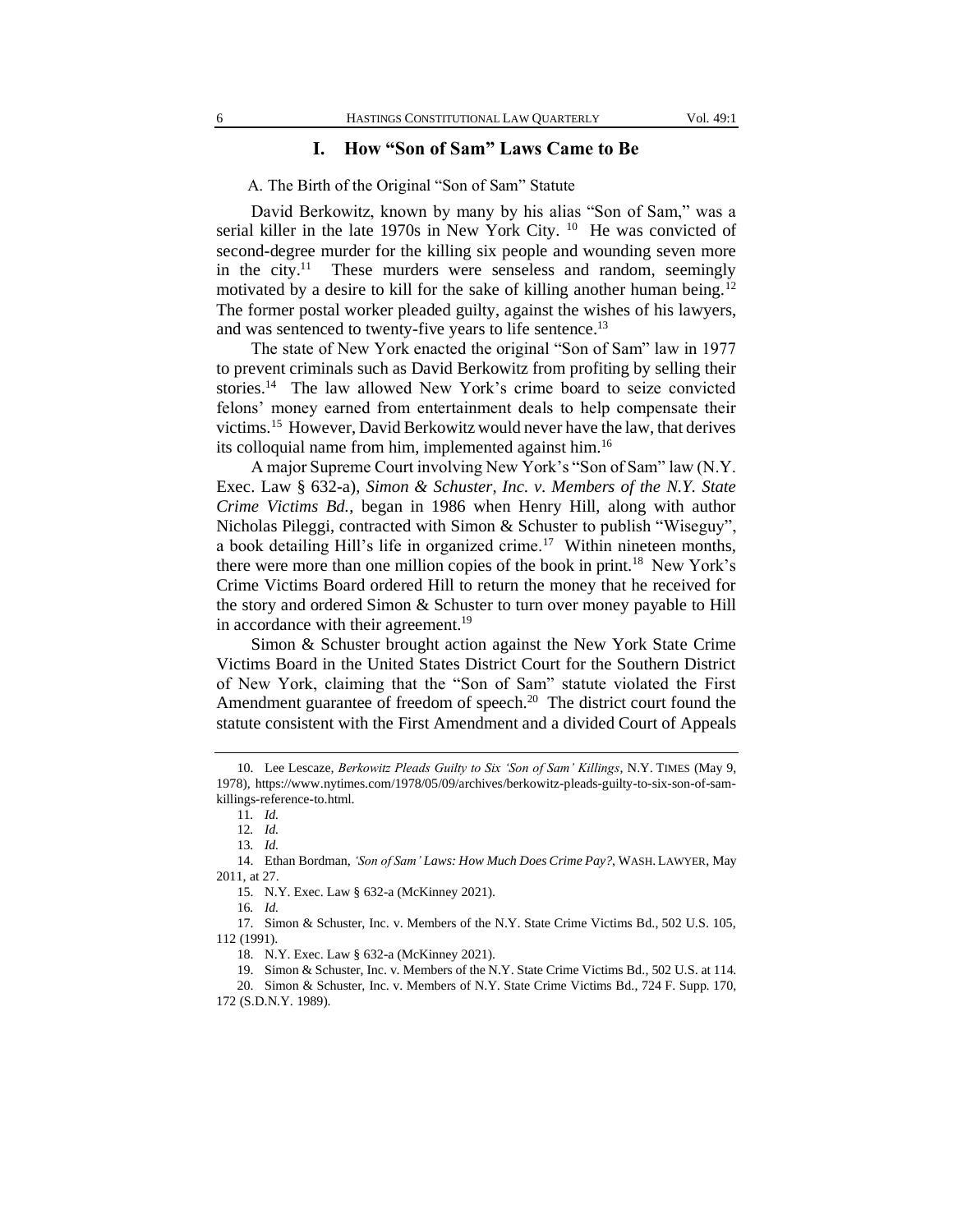affirmed.<sup>21</sup> The Supreme Court granted certiorari on February 19, 1991.<sup>22</sup> This set up a First Amendment freedom of speech versus states' powers showdown at the Supreme Court later that year.<sup>23</sup>

B. The Death of New York's "Son of Sam" Statute: Simon & Schuster v. N.Y. State Crime Victims Board

#### *1. The District and Appellate Court Decisions*

The United States District Court for the Southern District of New York began its inquiry into N.Y. Exec. Law § 632-a by delving into the legislative history and the effect the law had on other states. $24$  The court noted that twenty-nine other states had enacted laws modeled after New York's "Son of Sam" law that were held constitutional in some state courts. The district court concluded that N.Y. Exec. Law § 632-a, "does [did] not directly affect expressive activity and that it is directed at nonspeech activity."<sup>25</sup> Therefore, the district court did not need to apply the strict scrutiny test to the statute and instead applied the standard of review from *United States v. O'Brien*. 26 This test deemed a statute constitutional if it, "had been enacted within the constitutional power of the government, furthers an important or substantial governmental interest unrelated to the suppression of free expression, and the incidental restriction on First Amendment freedom is no greater than is essential to that governmental interest."<sup>27</sup> Applying the *O'Brien* standard, the district court found that the New York state legislature acted within its authority in the passage of the statute and that the incidental restriction on the First Amendment freedom imposed by N.Y. Exec. Law § 632-a is no greater than is essential for the government's interest in compensating crime victims.<sup>28</sup>

The United States Court of Appeals for the Second Circuit affirmed the district court's decision. The second circuit court found that the lower court erred in applying the *O'Brien* standard because that case involved the destruction of draft cards, which was not considered speech.<sup>29</sup> In contrast, this case dealt directly with regulation of speech.<sup>30</sup> Instead, the court of appeals applied a strict scrutiny test to N.Y. Exec. Law § 632-a because there was a denial of payment for an expressive activity which constitutes a direct

<sup>21</sup>*. Id.* 

<sup>22.</sup> Simon & Schuster, Inc. v. Members of the N.Y. State Crime Victims Bd., 502 U.S. at 115.

<sup>23</sup>*. Id.*

<sup>24.</sup> Simon & Schuster, Inc., 724 F. Supp. at 173.

<sup>25</sup>*. Id.* at 178.

<sup>26</sup>*. Id.*

<sup>27.</sup> United States v. O'Brien, 391 U.S. 367 (1968).

<sup>28.</sup> Simon & Schuster, Inc.*,* 724 F. Supp. at 178-79.

<sup>29.</sup> Simon & Schuster, Inc. v. Fischetti*,* 916 F.2d 777, 781 (2d Cir. 1990).

<sup>30</sup>*. Id.*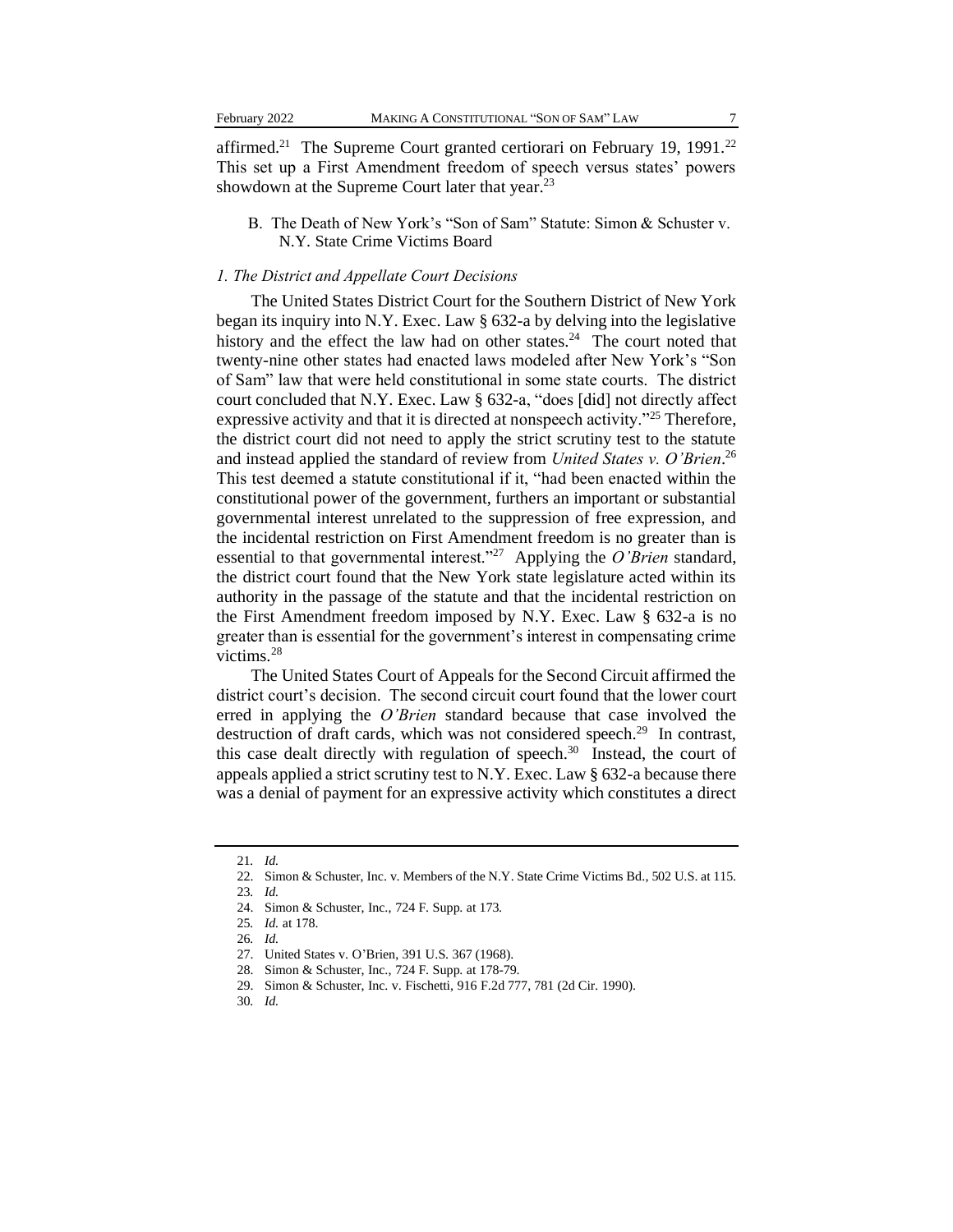burden on that activity.<sup>31</sup> If a statute attempts to use content-based exclusion, it must pass a strict scrutiny analysis which requires the statute to serve a compelling interest and be narrowly tailored to achieve that interest.<sup>32</sup> The court of appeals ruled that the state of New York had a compelling interest in assuring that criminals did not profit from the exploitation of their crimes while their victims were still in need of compensation due to those crimes.<sup>33</sup> It then concluded that the statute was narrowly tailored to serve that compelling interest.<sup>34</sup> The court explained that the statute recognized that the only way a criminal could profit from their crime, other than proceeds from the crime itself, was to write or talk about the committing of the crime. The statute denied criminals any profits from those actions until their victims were adequately compensated.<sup>35</sup> The appellate court concluded that N.Y. Exec. Law § 632-a met the strict scrutiny test of constitutionality and affirmed the decision of the district court.<sup>36</sup>

#### *2. The Supreme Court's Decision in Simon & Schuster*

In an 8-0 decision, Justice O'Connor, writing for the majority, concluded that New York's "Son of Sam" law did not pass strict scrutiny because it singled out speech on a particular subject for a financial burden that was not placed on any other speech or income.<sup>37</sup> Further, that while the state had a compelling interest in compensating victims, the "Son of Sam" law was not narrowly tailored to advanced that object.<sup>38</sup> Therefore, the statute's infringement on the First Amendment's guarantee of freedom of speech was ruled unconstitutional.<sup>39</sup>

The Court first deemed N.Y. Exec. Law § 632-a a content-based statute that is inconsistent with the First Amendment because it imposes a financial burden on speakers due to the content of their speech. $40$  In order to justify the content-based restriction on the First Amendment the state must show a compelling state interest and that the regulation is narrowly tailored to achieve its purpose.<sup>41</sup> The Court concluded that New York had a "compelling interest in depriving criminals of the profits of their crimes, and in using these funds to compensate victims."<sup>42</sup> However, the Court found

<sup>31.</sup> Meyer v. Grant, 486 U.S. 414, 422-24 (1988).

<sup>32.</sup> Perry Educ. Ass'n v. Perry Local Educators' Ass'n, 460 U.S. 37, 45 (1983).

<sup>33.</sup> Simon & Schuster, Inc.*,* 916 F.2d at 782.

<sup>34</sup>*. Id.*

<sup>35</sup>*. Id.* at 783.

<sup>36</sup>*. Id.* at 784.

<sup>37.</sup> Simon & Schuster, Inc. v. Members of New York State Crime Victims Bd., 502 U.S. 105, 123 (1991).

<sup>38</sup>*.* Simon & Schuster, Inc. 502 U.S. 105 at 123.

<sup>39</sup>*. Id.*

<sup>40.</sup> Leathers v. Medlock, 499 U.S. 439, 447 (1991).

<sup>41.</sup> Simon & Schuster, Inc., 502 U.S. at 118.

<sup>42</sup>*. Id.* at 119.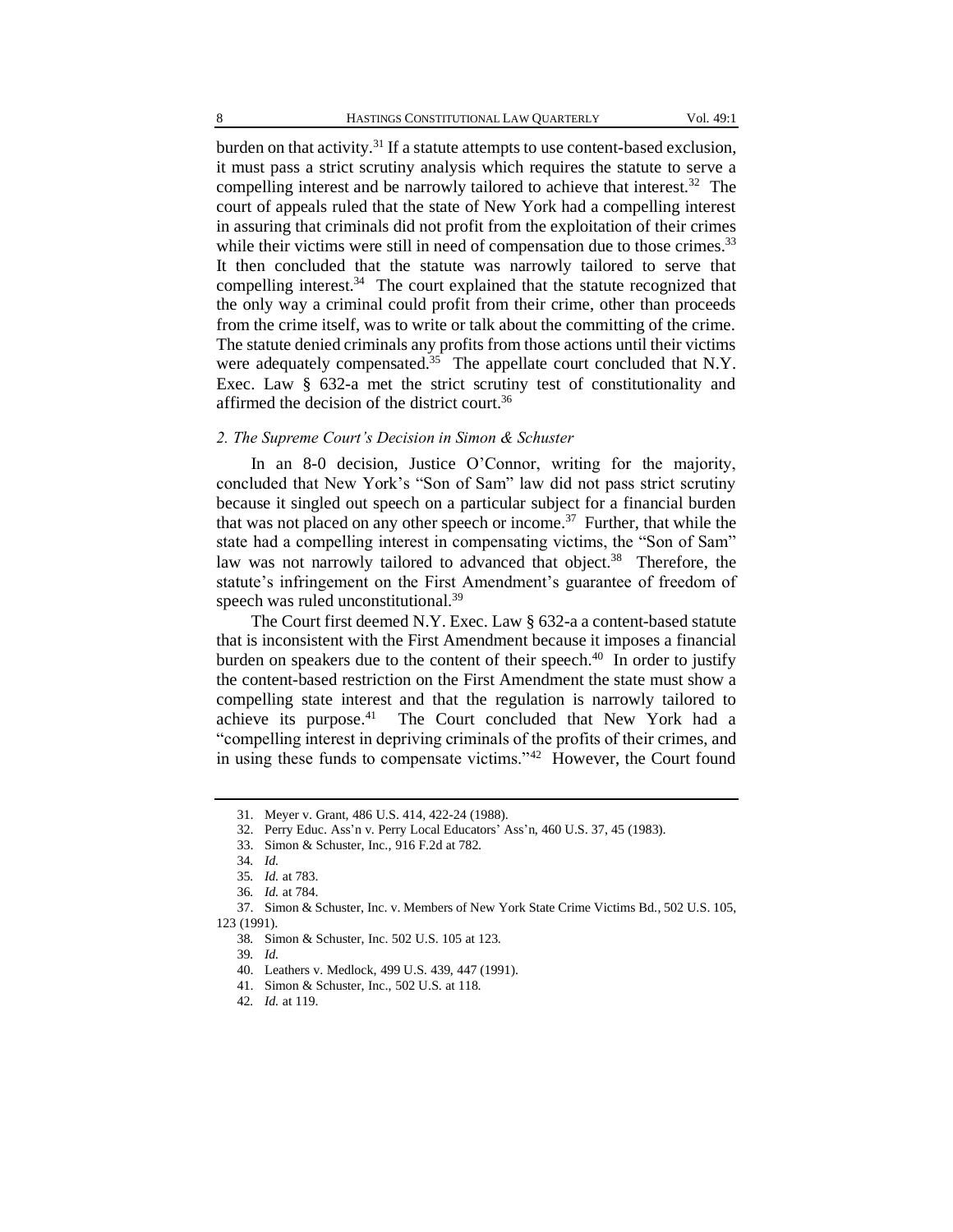that while "the State has a compelling interest in compensating victims from the fruits of the crime" they have little if any interest in "limiting such compensation to the proceeds of the wrongdoer's speech about the crime."<sup>43</sup>

The Court then looked to see whether the statute was narrowly tailored to the former instead of the latter objective. The Court ruled that the "Son of Sam" law was significantly over-inclusive when it came to ensuring that victims are compensated from the proceeds of crimes.<sup>44</sup> There were two aspects of the statute that caused it to be over-inclusive. First, it applied to works on any subject if they expressed the author's thoughts or recollections about their crime regardless of how tangential or incidental that aspect might be. Second, the statute applied to any individual who admitted to a crime in telling their life story, regardless of whether they were actually accused or convicted of the crime or not.<sup>45</sup>

The Court ran through a plethora of prior works by or about famous figures in history that would have had difficulty being published because the payments would have been escrowed by the "Son of Sam" law. It noted, that works such as *The Autobiography of Malcolm X*, *Civil Disobedience* by Henry David Thoreau, and works by American prisoners and ex-prisoners like Martin Luther King, Jr. and Bertrand Russell, who was jailed at the age of 89 for participating in a sit-down protest against nuclear weapons, would all have had significant obstacles to publication.<sup>46</sup>

To show that the statute was not narrowly tailored, Justice O'Connor explained that the law would allow the crime board to completely control the profits of a famous historical figure who wrote an autobiography at the end of their career that included a recollection of stealing a nearly worthless item in their youth. $47$  The Court referenced that the mere fact that this absurdity is a possibility proves that the statute is not narrowly tailored to serve a compelling State interest.<sup>48</sup> The Court concluded that New York's "Son of Sam" law is inconsistent with the First Amendment because, while the State has a compelling interest in compensating victims from the fruits of a crime the statute, is not narrowly tailored to achieve that objective.<sup>49</sup>

Justice Kennedy wrote a concurring opinion stating that applying the compelling interest and narrowly tailored test to content-based restriction on speech is inappropriate because it gives states the belief that they can censor speech if they believe there is a compelling interest to do so.<sup>50</sup> He argued that the Court should only determine if content-based restrictions on speech

<sup>43</sup>*. Id.* at 120-21.

<sup>44</sup>*. Id.* at 121.

<sup>45</sup>*.* Simon & Schuster, Inc. 502 U.S. 105 at 121.

<sup>46</sup>*. Id.* at 121-122.

<sup>47.</sup> *Id.* at 122.

<sup>48</sup>*. Id.* at 123.

<sup>49</sup>*. Id.*

<sup>50</sup>*.* Simon & Schuster, Inc. 502 U.S. 105 at 124–125.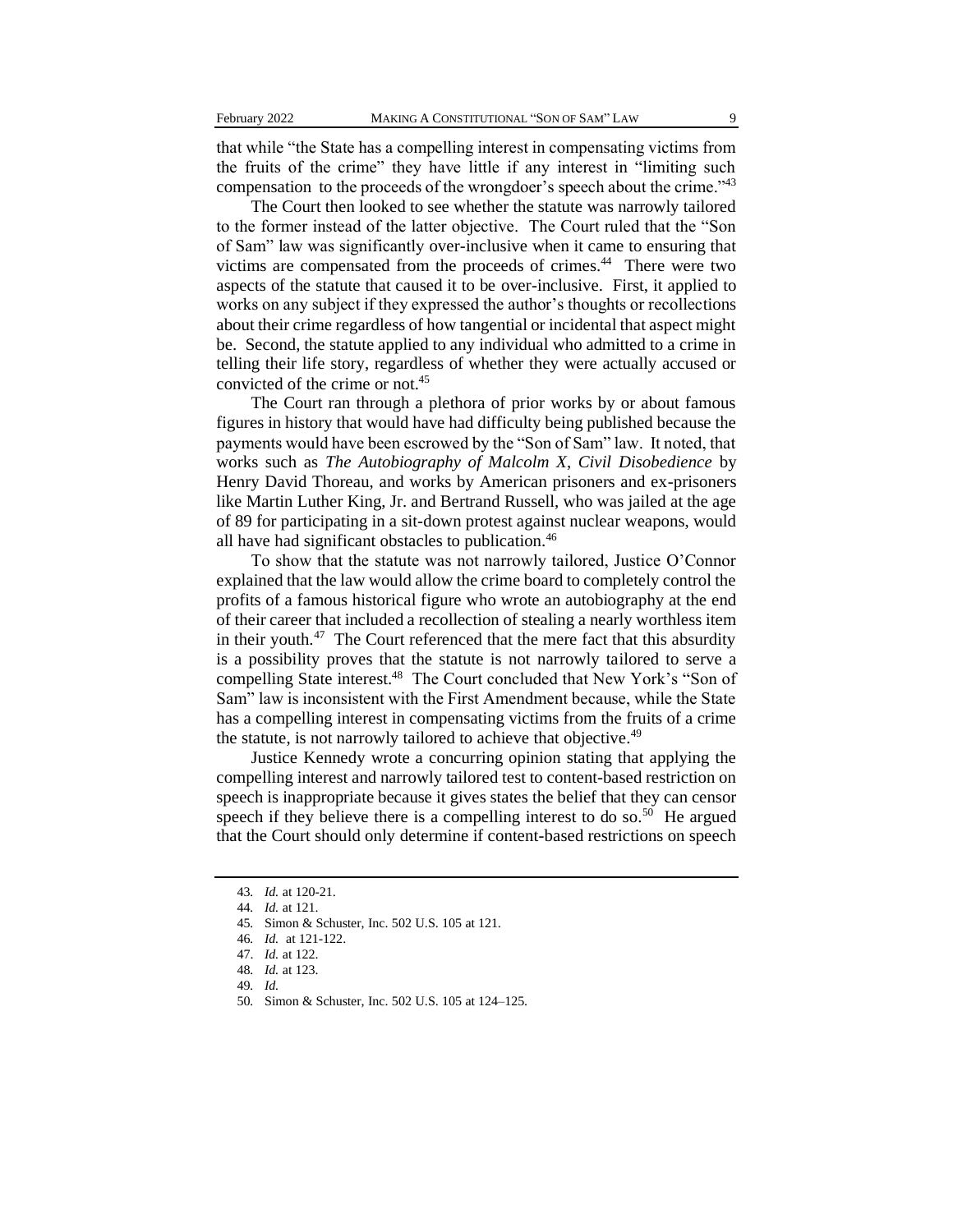fall into one of the historical categories that have been permitted for contentbased regulation, or the possibility that a new category might be added.<sup>51</sup> According to Justice Kennedy, this traditional approach is preferable to the ad hoc balancing test used by the court today .<sup>52</sup>

Justice O'Connor acknowledged that other states that have similar laws to New York's and they do not have to determine the constitutionality of those statutes. This leaves the door open to the theoretical possibility that a "Son of Sam" law may be deemed constitutional if it can pass strict scrutiny. However, New York's "Son of Sam" law was held unconstitutional and the book, *Wiseguy*, would continue to sell successfully eventually being adapted into the critically acclaimed film *Goodfellas*, a gangster film classic.

### **II. New York's Revised 2001 "Son of Sam" Law**

A. New York's Attempt to Create a Constitutional Statute in Light of Simon & Schuster

In 2001, New York created a new redefined "Son of Sam" law that it hoped would fix the pitfalls of the 1977 version that was stuck down by the Supreme Court.<sup>53</sup> There were two major changes that were enacted in the new version. First, the original law only dealt with "profits from crimes" relating to proceeds from books, magazines, movies, or other outlets. The scope of the new law was expanded to include all "funds of a convicted person" which includes everything from inheritances to lawsuit settlements.<sup>54</sup> Second, it extended the statute of limitations to three years and the clock does not start running until the profits are discovered.<sup>55</sup>

These revisions occurred after a man who killed Police Officer Edward Byrne in 1999 was awarded \$660,000 and Byrne's wife was unable to sue for this money because the then seven-year statute of limitations had run out.<sup>56</sup> The 2001 "Son of Sam" law intended to ensure that victims would have three years after discovery with no limit on time before crime and discovery to sue for money obtained by those who harmed them.

B. Constitutional Challenges to Other States' "Son of Sam" Laws

California and Nevada both had the opportunity to address the constitutionality of "modern" Son of Sam laws. Both statutes were modeled after New York's revised 2001 statute and, even though they differed

<sup>51</sup>*. Id.* at 127.

<sup>52</sup>*. Id.*

<sup>53.</sup> N.Y. Exec. Law § 632-a (McKinney 2001).

<sup>54.</sup> *Id.*; James C. McKinney Jr., *Accord on Giving Victims More Clout in Son of Sam Law*, N.Y. TIMES, (June 14, 2014) at 38, https://www.nytimes.com/2001/06/14/nyregion/accord-ongiving-victims-more-clout-in-son-of-sam-law.html?searchResultPosition=1.

<sup>55.</sup> N.Y. Exec. Law § 632-a.

<sup>56.</sup> McKinney, *supra* note 54.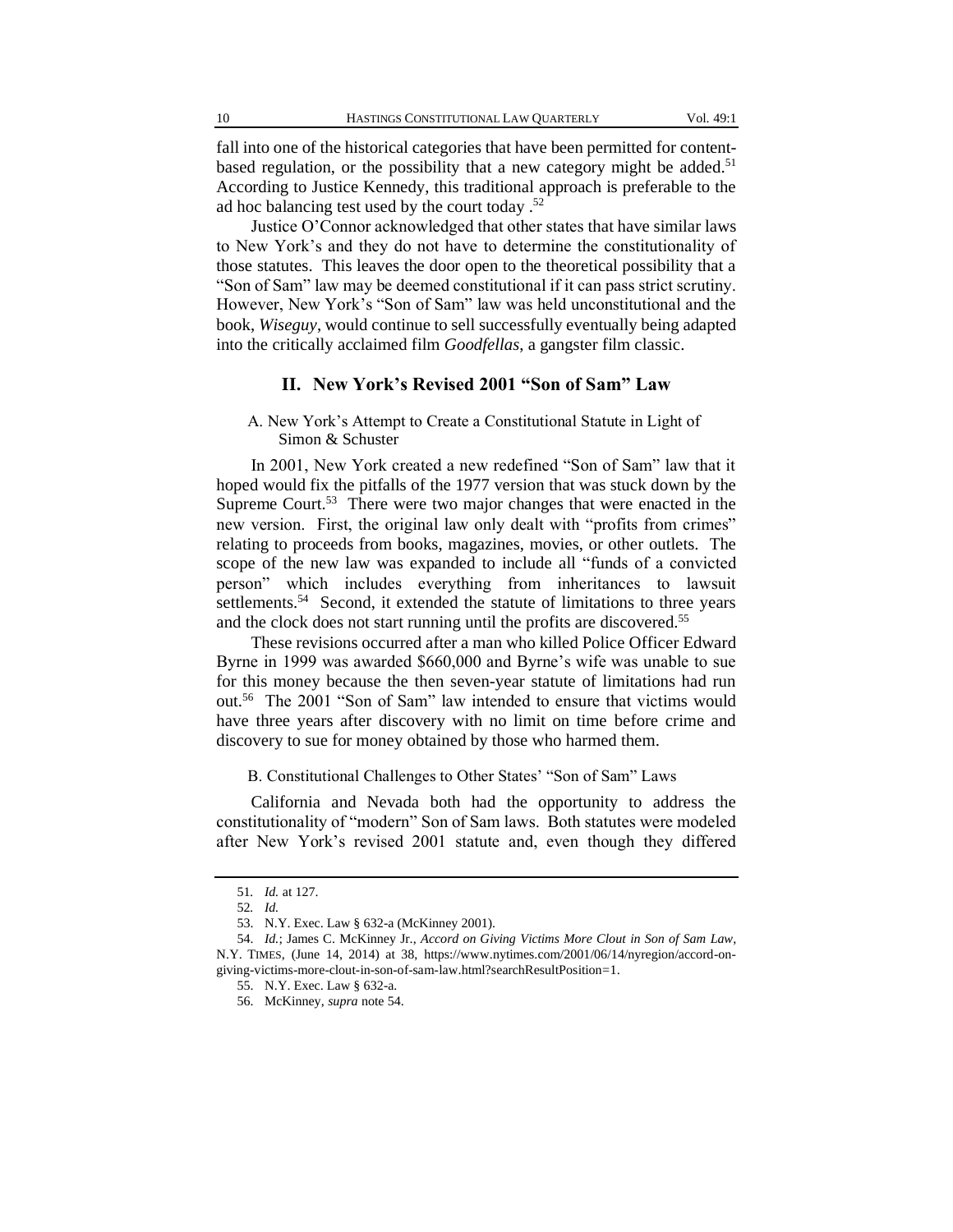slightly, they both suffered the same consequence as New York's original statute.

The California case, *Kennan v. Superior Court*, involved the kidnapping of Frank Sinatra, Jr. in order to extort ransom money from his father, singer Frank Sinatra. One of conspirators in the case, Keenan, interviewed with the New Times Los Angeles, a tabloid magazine, which resulted in a January 1998 article titled "Snatching Sinatra" being published . 57 Other magazines then reported that Columbia Pictures bought the film rights to "Snatching Sinatra" for \$1.5 million.<sup>58</sup> Sinatra, Jr. sought an injunction invoking California's "Son of Sam" law to redirect payments from his kidnappers to him.<sup>59</sup> The trial court ruled in favor of Sinatra, Jr. and Keenan appealed.

The Court of Appeals ruled that California's "Son of Sam" law, unlike New York's, was not over-inclusive as it only applied to convicted felons and did not go into effect simply because of a "passing mention" of the felony.<sup>60</sup> The Supreme Court of California reversed the decision of the Court of Appeals.<sup>61</sup> The court stated that the California statute was a content-based regulation because it, "places a direct financial disincentive on speech or expression about a particular subject." <sup>62</sup> That put the California statute in the same position as the New York one of having to pass strict scrutiny by showing a compelling interest and narrow tailoring to achieve it.

The Supreme Court of California stated that the State did have a compelling interest to ensure that the "fruits of crime" are used to compensate the victims, however the court found that the law was overinclusive. 63 This was because the law penalized the content of speech far beyond the boundaries necessary to ensure victim compensation.<sup>64</sup> The court stated that California did not "cure" New York's over-inclusive problem by limiting the statute to those actually convicted of crimes and not concerning itself with mere mentions of past crimes.<sup>65</sup> The court explained that it did not read *Simon & Schuster* to suggest that by simply narrowing those aspects marginally, it would allow the statute to survive a constitutional challenge.<sup>66</sup>

<sup>57.</sup> Keenan v. Super. Ct. of Los Angeles Cty., 27 Cal.4th 413 (2002); the article was republished in March 1998 in the Washington Post, Peter Gilstrap, *Snatching Sinatra*, WASH. POST, (Mar. 8, 1998), https://www.washingtonpost.com/archive/lifestyle/1998/03/08/snatchingsinatra/5f406163-1d9d-4a81-b62e-9f312893d60b/.

<sup>58.</sup> Keenan, 27 Cal.4th at 419.

<sup>59</sup>*. Id.*

<sup>60</sup>*. Id.* at 421.

<sup>61</sup>*. Id.* at 433.

<sup>62</sup>*. Id.* at 427.

<sup>63.</sup> Keenan, 27 Cal.4th at 431.

<sup>64</sup>*. Id.*

<sup>65</sup>*. Id.* at 432.

<sup>66</sup>*. Id.* at 433.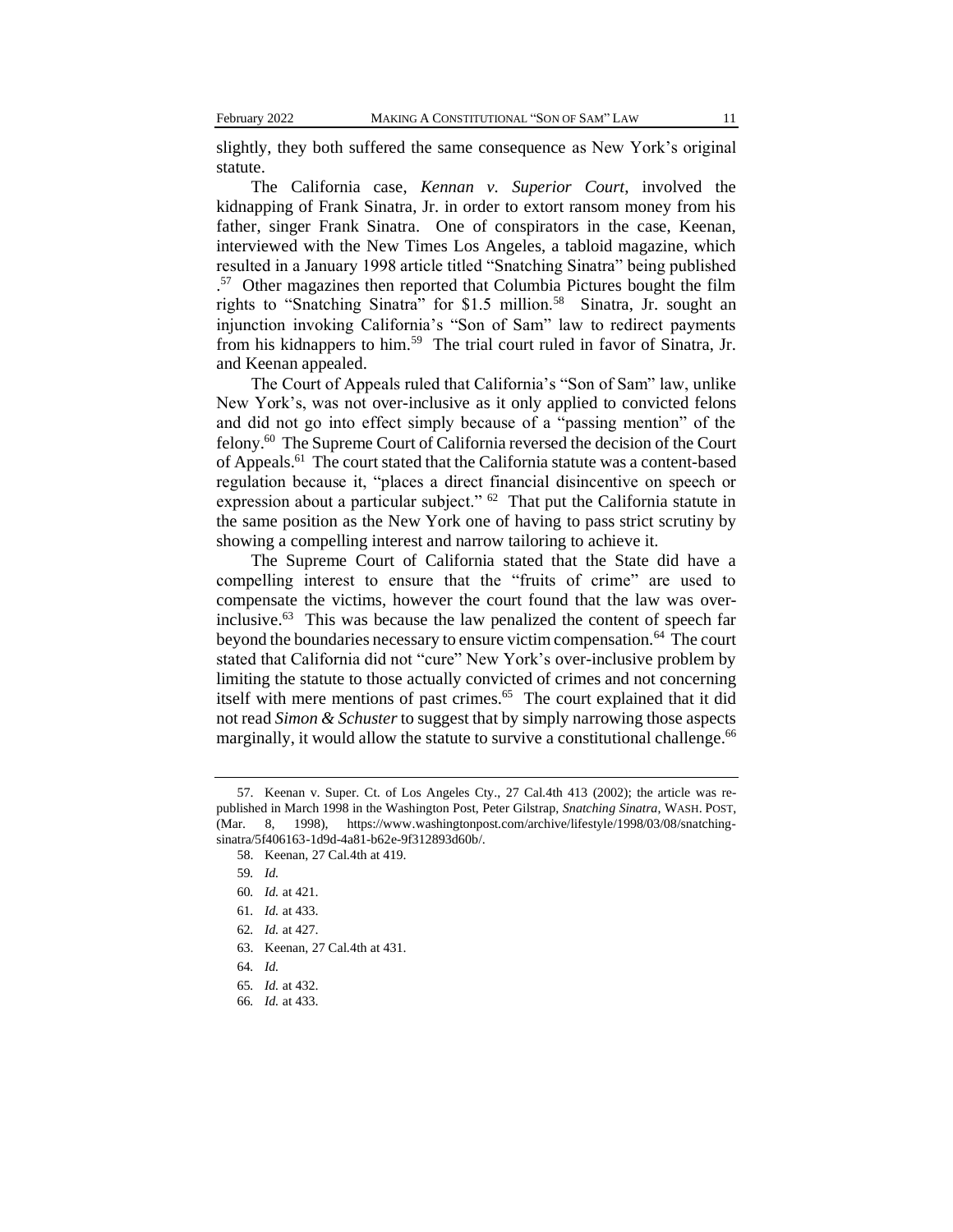The court concluded that the California "Son of Sam" statute, just as the New York statute, discourages the conversation surrounding crimes in a way that is not narrowly tailored to deal with compensating victims with the "fruits of crimes."<sup>67</sup>

The case in Nevada involving a constitutional challenge to its "Son of Sam" law was *Seres v. Lerner*. The case involved Jimmy Lerner who published a 1999 prison memoir titled *You Got Nothing Coming, Notes from a Prison Fish* after he was convicted for the manslaughter of Mark Slavin.<sup>68</sup>

Donna Seres, Mark Slavin's sister, brought suit against Lerner invoking Nev. Rev. Stat. § 217.007 or Nevada's "Son of Sam" law.<sup>69</sup> The Supreme Court of Nevada first looked to the First Amendment issue that requires an infringement on free speech by the state itself.<sup>70</sup> The court ruled that the statute created an independent cause of action that initiated enforcement under the state's levy and execution statutes and therefore implicated state action as required. $71$ 

Just as with the New York and California statutes, the Supreme Court of Nevada found the state's "Son of Sam" law to be content-based because it placed a direct burden only on speech with specific content.<sup>72</sup> The court noted that Nevada does have a compelling interest in compensating victims as well as preventing direct profiting from crimes. However, as has been reasoned in the previous two cases, the court ruled that Nevada's "Son of Sam" law was not narrowly tailored to serve that compelling interest.<sup>73</sup> The court focused on how the statute, "penalizes that speech based upon its discrete content by seizing all proceeds, regardless of the extent to which the work relates to the crime against the victim."<sup>74</sup>

The court remarked that Seres admitted that all of the profits from the book would be subject to recovery even though only a portion of it referenced the crime.<sup>75</sup> The court explained that narrowing the statute to divide the profits in proportion to which portions reference the crime would be judicial rewriting of legislation and nearly impossible to calculate.<sup>76</sup> Therefore, it concluded that the law cannot be narrowly tailored to cure its over-inclusiveness.<sup>77</sup> The court determined that the Nevada "Son of Sam"

77*. Id.* at 98.

<sup>67</sup>*. Id.* at 431.

<sup>68.</sup> Keenan, 27 Cal.4th at 431.

<sup>69</sup>*. Id.*

<sup>70</sup>*. Id.* at 431-432.

<sup>71</sup>*. Id.* at 432.

<sup>72</sup>*. Id.* at 433.

<sup>73.</sup> Seres v. Lerner, 102 P. 3d 91, 97 (Nev. 2004).

<sup>74</sup>*. Id.* at 97.

<sup>75</sup>*. Id.*

<sup>76</sup>*. Id.* at 97-98.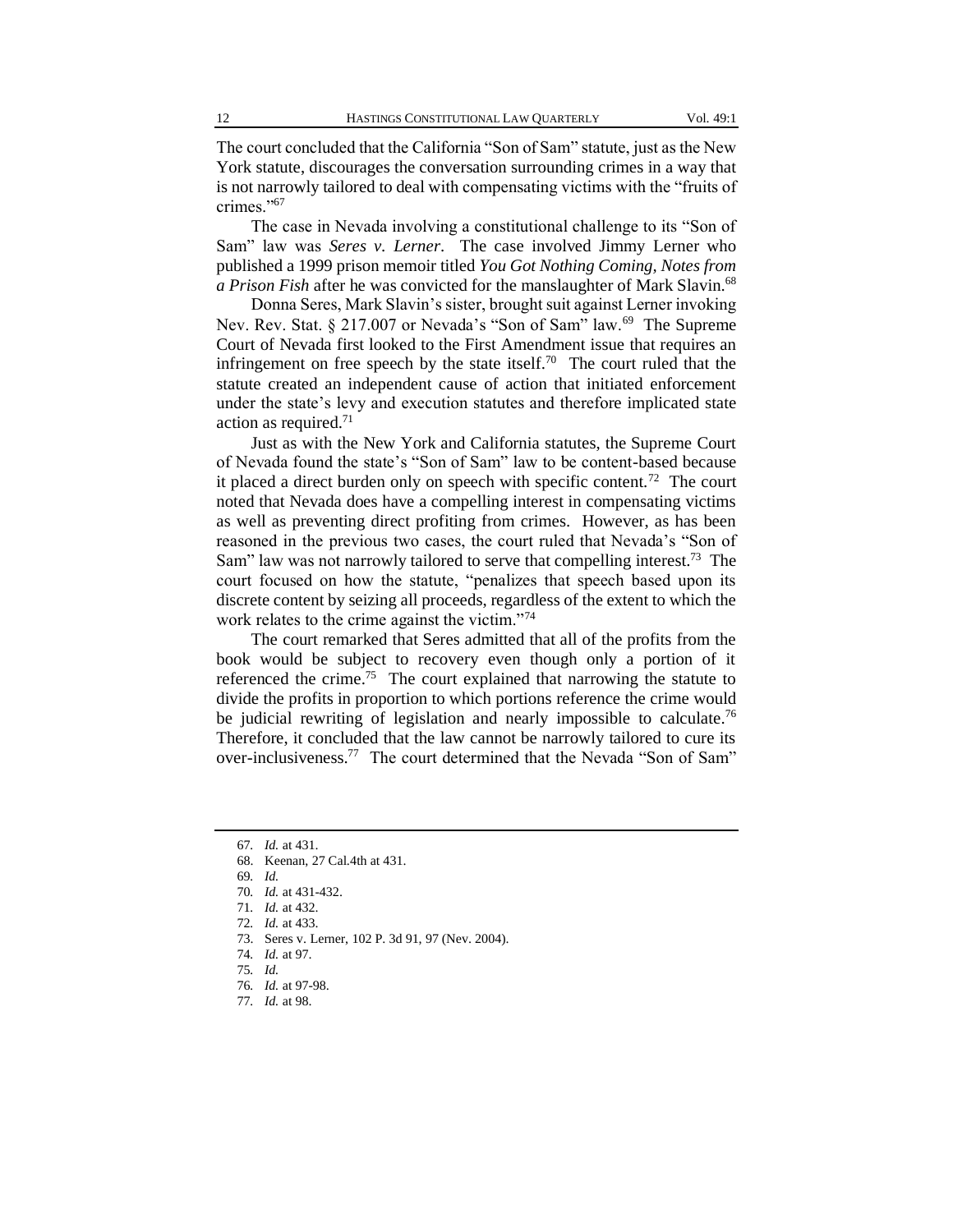law violated the First Amendment just as the original New York and California statutes did.<sup>78</sup>

To take the discussion a step further, the Supreme Court of Nevada stated that Justice Kennedy's concurring opinion in *Simon & Schuster* was rather persuasive.<sup>79</sup> Justice Kennedy argued that when a law is determined to be content-based speech regulation that the court should not borrow the compelling interest justification because it could lead a state to believe that it can restrict speech anytime it believes it has a compelling interest to do so, resulting in inconsistencies with previous treatment of First Amendment rights.<sup>80</sup>

## **III. The Fate of New York's Current Revised "Son of Sam" Law**

A. The Revised Statute Will Suffer the Same Destiny as its Precursor if a Constitutional Challenge is Brought Based on the First Amendment

"Some things never change" applies seamlessly to New York's revised "Son of Sam" law, which will likely be held unconstitutional just like its previous version. However, the difference this time is that the state created a statute that provides that anyone who contracts for or agrees to pay for:

(i) any profits from a crime as defined in paragraph (b) of subdivision one of this section, to a person charged with or convicted of that crime…[or]…any funds of a convicted person, as defined in paragraph (c) of subdivision one of this section, where such conviction is for a specified crime and the value, combined value or aggregate value of the payment or payments of such funds exceeds or will exceed ten thousand dollars, shall give written notice to the office of the payment…<sup>81</sup>

Since the 1991 *Simon & Schuster* decision, no new First Amendment constitutional challenges to New York's "Son of Sam" law have been brought, though there were two challenges to Nevada and California statutes. Some argue that this is because the law's expansion of funds recoverable from a convicted person no longer singles out speech and, therefore, narrowly tailors the law as the Supreme Court required for it to be constitutional.<sup>82</sup>

I agree that the part (ii) of the law which states "funds of convicted criminals" does not cause any First Amendment conflicts. The first part of the revised "Son of Sam" law still has the same effect as the original statute because it places a financial disincentive to create works with particular

<sup>78.</sup> Seres v. Lerner, 102 P. 3d 91, 100 (Nev. 2004).

<sup>79</sup>*. Id.* at 100-101.

<sup>80</sup>*. Id.* at 101.

<sup>81.</sup> N.Y. Exec. Law § 632-a (McKinney 2001).

<sup>82.</sup> David L. Hudson Jr., *'Son of Sam' Laws*, FREEDOM FORUM INST., (Mar., 2012), https://www.freedomforuminstitute.org/first-amendment-center/topics/freedom-of-speech-2/artsfirst-amendment-overview/son-of-sam-laws/.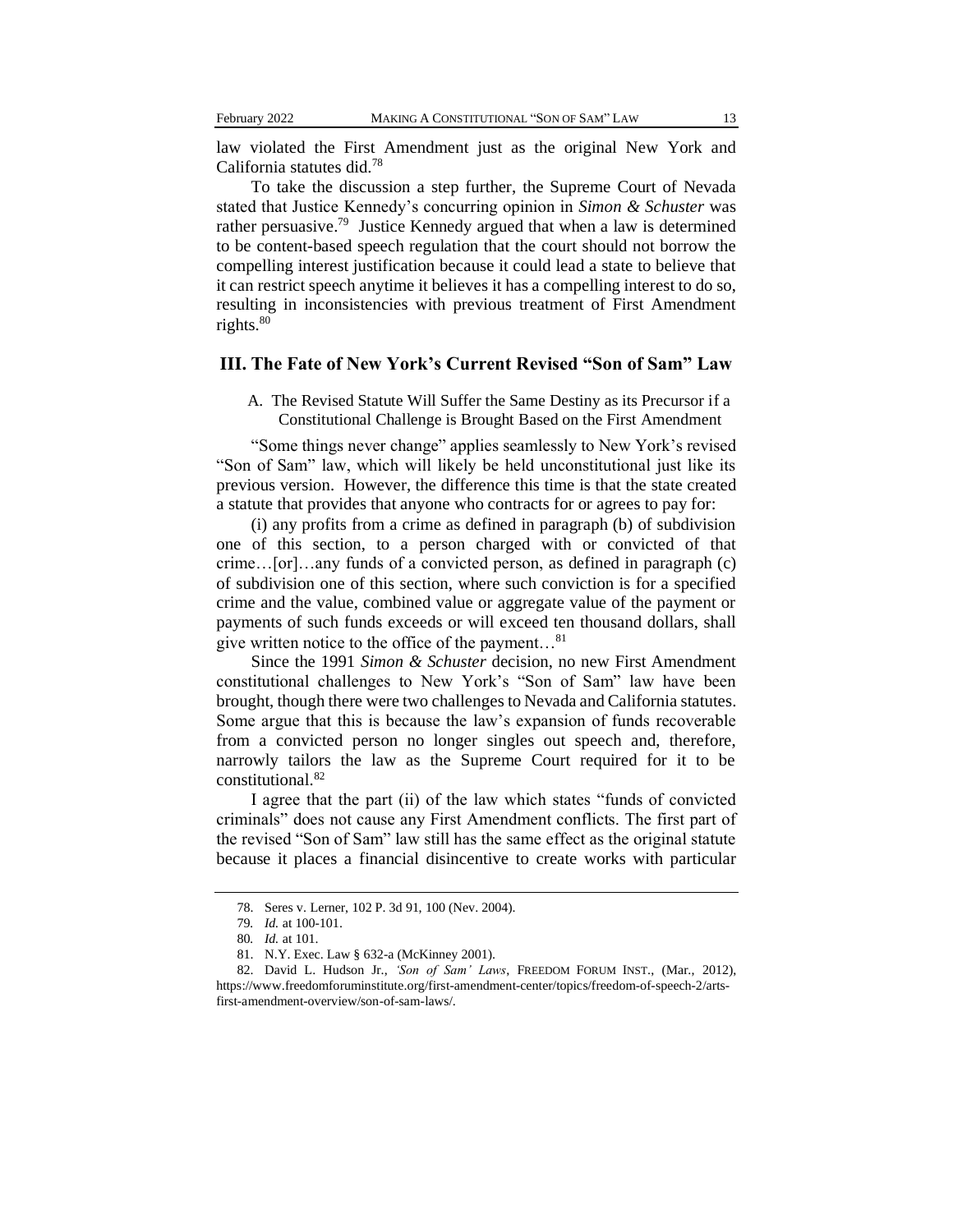content. This means that part (i) of N.Y. Exec. Law § 632-a is content-based just as before, and therefore requires the state to show that the statute has a compelling interest and that the law has been narrowly tailored to serve that interest. The Supreme Court noted that New York had a compelling interest in, "depriving criminals of the profits of their crimes, and in using these funds to compensate victims."<sup>83</sup> It can be assumed that this state interest still exists in the same capacity today.

N.Y. Exec. Law § 632-a prevents, "every person, firm, corporation, partnership, association or other legal entity, or representative of such person, firm, corporation, partnership, association or entity, which knowingly contracts for, pays, or agrees to pay: (i) any profits from a crime...."<sup>84</sup> Section (i) of the statute defines "profits from a crime" as, "(i) any property obtained through or income generated from the commission of a crime of which the defendant was convicted…."<sup>85</sup>

This definition of "profits from a crime" causes the revised "Son of Sam" statute to be over-inclusive because it applies to any work that happens to mention aspects of a crime the speaker was convicted or charged with in their past. The revised New York statute is executable against any person charged with or convicted of the crime that they are referencing.<sup>86</sup> This seems to be a narrower definition than in the original statute which used the phrase "person convicted of a crime" and included mentioning a crime that the speaker was never actually charged with or found guilty of.

However, the court in *Keenan* noted that just because the California statute had narrowly limited the persons to those convicted of the crime and did not include mere passing mention does not mean that the over-inclusive issue was solved.<sup>87</sup> In fact, it ruled that it had little to no affect, and it did not read *Simon & Schuster* to show that narrowing those aspects cured the statute.<sup>88</sup> Using the interpretation of *Simon & Schuster* by the California Supreme Court, New York's current "Son of Sam" has not cured its overinclusive issue. The statute inhibits the conversation surrounding speech because of its specific content and, while a State does have a compelling interest in compensating victims, the statute has not been narrowly tailored to do so.

New York's current "Son of Sam" law burdens speech disproportionality to serve the interest of compensating victims and is therefore a direct infringement on the First Amendment guarantee of freedom of speech. While the change in 2001 added new criminal funds that

<sup>83.</sup> Simon & Schuster, Inc. v. Members of the N.Y. State Crime Victims Bd., 502 U.S. 105, 119 (1991).

<sup>84.</sup> N.Y. Exec. Law § 632-a (McKinney 2001).

<sup>85</sup>*. Id.*

<sup>86</sup>*. Id.*

<sup>87.</sup> Keenan v. Super. Ct. of Los Angeles Cty., 27 Cal.4th 413 (2002).

<sup>88</sup>*. Id.*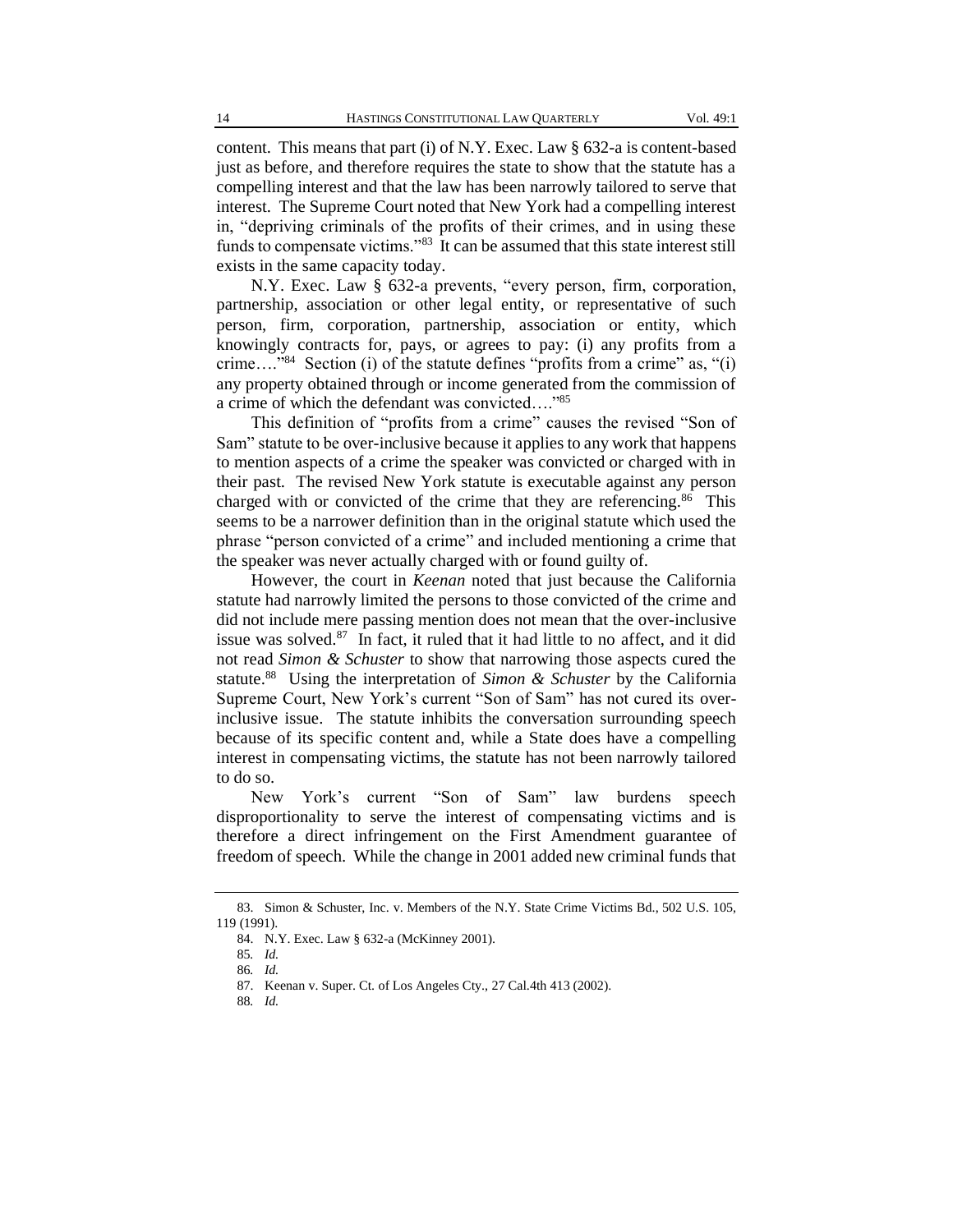are available for the state to obtain for the victims of its crimes, part (i) of the statute essentially mirrored the original "Son of Sam" law. This would result in a nearly identical examination of the constitutionality of the statute. It would be held unconstitutional for the reasons stated above, just as the original statute had been by the Supreme Court in *Simon & Schuster.* It leaves one to beg the question of whether a constitutional "Son of Sam" law can exist in reality, as seemingly suggested by the Court in *Simon & Schuster*.

#### B. A Constitutional Challenge To New York's Current "Son of Sam" Law Is Imminent

On its face, the Supreme Court's requirement that four of the nine Justices vote to accept a case to grant certiorari ("cert") is simple but the actual practice is much more steeped in mystery.<sup>89</sup>Legal and political scholars have found that, generally, the Supreme Court will grant cert to cases that have national significance, solve disputes among the federal circuits, or cases that could have significant precedential value.<sup>90</sup>

Before a case can even attempt to break the barrier to the Supreme Court, it needs an appellant determined enough to handle the long, drawnout process of appeals. In the case of New York's "Son of Sam" law, this is where Anna Sorokin comes into play. Anna Sorokin posed as a fake German heiress, Anna Delvey, with a claimed trust fund worth 60 million euros.<sup>91</sup> She ran rampant through New York City's elite circles beginning in 2013, accumulating nearly \$200,000 in unpaid bills which included luxury hotels, shopping sprees, and a \$100,000 loan that she duped City National Bank into approving.<sup>92</sup>

In May 2019, Sorokin was convicted of multiple counts of grand larceny and sentenced to twelve years in prison. The judge stated that Sorokin showed no remorse for her actions and an anonymous juror said that Ms. Sorokin seemed more worried about which designer outfit that she would wear during the trial rather than proving her innocence.<sup>93</sup> After her arrest, Anna Sorokin signed a deal with Netflix to produce a series portraying her scam of New York's elite.<sup>94</sup> Further, while serving her sentence, Sorokin

<sup>89</sup>*. Supreme Court Procedures*, U.S. Courts, https://www.uscourts.gov/about-federalcourts/educational-resources/about-educational-outreach/activity-resources/supreme-1 (last visited Sept. 3, 2021).

<sup>90.</sup> *Id.*

<sup>91.</sup> Emily Palmer, *'Anna Delvey,' Fake Heiress: 7 Bizarre Highlights From Her Trial*, N.Y. TIMES, (Apr. 28, 2019), https://www.nytimes.com/2019/04/28/nyregion/anna-sorokin-delveytrial.html.

<sup>92</sup>*. Id*.

<sup>93.</sup> Jan Ransom, *Sorokin, Who Swindled N.Y.'s Elite, Is Sentenced to 4 to 12 Years in Prison*, N.Y. TIMES, (May 9, 2019), https://www.nytimes.com/2019/05/09/nyregion/anna-delvey-sorokinsentenced.html.

<sup>94.</sup> Otterman, *supra* note 5.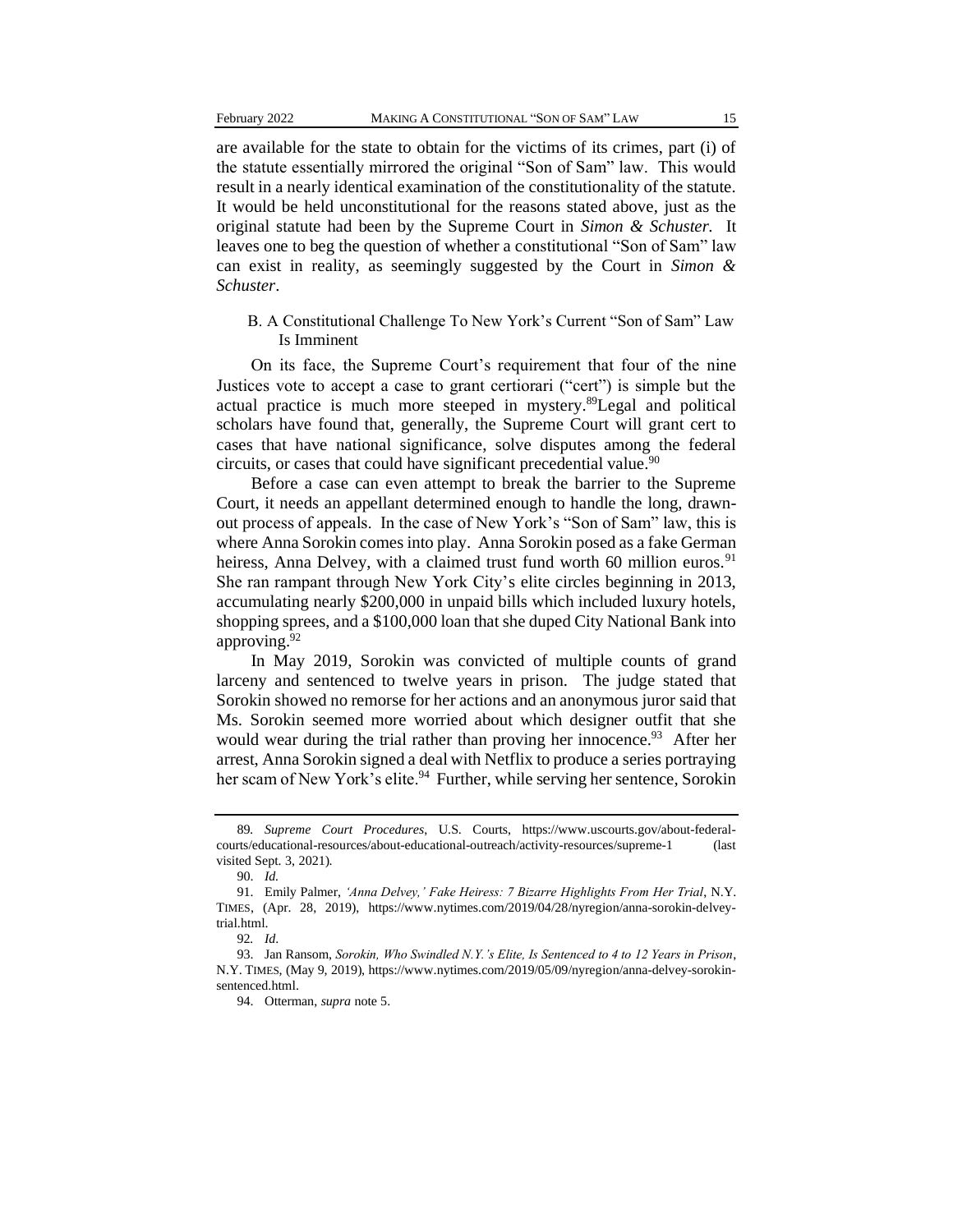started writing two books on her exploits in New York and her life behind bars in hopes of publication.<sup>95</sup> In an interview, Sorokin said, "I'd be lying to you and to everyone else and to myself if I said I was sorry for anything…I regret the way I went about certain things."<sup>96</sup>

This quote certainly supports the judge's conclusion that Sorokin does not see the wrongfulness in her actions. It is likely that Sorokin will appeal her case which could possibly end up in front of the Supreme Court. This notoriety would likely serve as a self-promotional step for Sorokin which could be leveraged into a television series, book deals, and the like. If the situation arises, her grand larceny charges would likely not be granted cert by the Supreme Court, but New York's Attorney General invoked the state's "Son of Sam" law to block any proceeds that Sorokin was due to receive from her Netflix deal.

Sorokin and her legal team could certainly bring a new case against New York challenging the constitutionality of the law by claiming that it suppresses her First Amendment freedom of speech right, just as *Simon & Schuster* did in 1991. I believe the Court would duly consider granting cert to clear the muddy waters surrounding "Son of Sam" statutes.

#### C. Is it Possible to Construct a Constitutional "Son of Sam" Law?

It is not possible to construct a constitutional "Son of Sam" law because of chilling affect it could have on the speech of those who fought against graves injustices in their past. When constructing a law, the architect must discern what is "fair." Generally, a new law is implemented because a glaring wrong has shown itself under the current legal system and those granted with the authority to address societal wrongs are attempting to cure it. This is what New York attempted to do in 1977 and then again in 2001. The legislature, along with public opinion, felt that it was wrong that criminals could potentially profit from selling the stories of the heinous crimes that they committed against innocent victims. This was a completely logical step to make, considering the circumstances following the offers made to David Berkowitz for his story. It does not feel "fair" to allow Anna Sorokin to commit crimes and then to profit by regaling in the glory of her despicable acts against society. In a vacuum, it would be very difficult to argue against this line of thinking. However, we do not live in a vacuum. We live in a country governed by the United States Constitution and the enumerated guaranteed rights contained in the Bill of Rights.

Supreme Court jurisprudence shows that freedom of speech is not all encompassing and there is some speech that is simply not protected. However, these exceptions are few and far between. I do believe there are occasions where states have the right and obligation to limit freedom of

<sup>95</sup>*. Id.*

<sup>96.</sup> *Id.*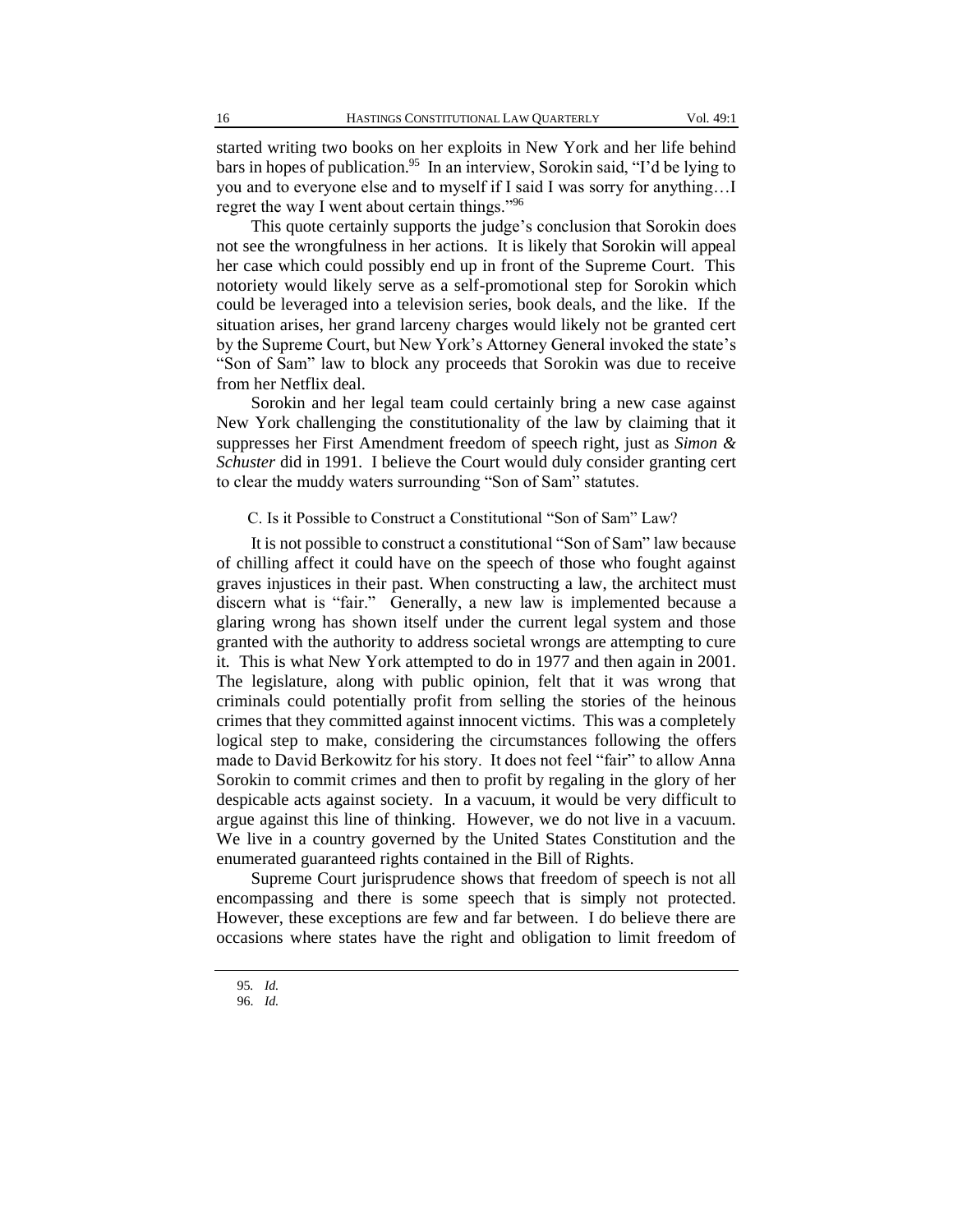speech, but the Supreme Court has established a difficult strict scrutiny test that must be passed in those cases.

As mentioned, *ad nauseum* above, the strict scrutiny test requires that a state have a compelling interest in regulating speech and that the law is narrowly tailored to achieve that interest. The Court in *Simon & Schuster* set a high bar for this to be achieved due to the grave concerns that they had regarding limiting freedom of speech. Justice O'Connor described how "Son of Sam" laws would have discouraged the publication of books by Martin Luther King, Jr, Malcom X, and Bertrand Russel depicting the story of their lives which included, justifiable but unlawful, crimes that they committed.

The Supreme Court has not always lived up to its role of protecting minority rights, but it is a role that the Court has, been the champion of. $97$ On their face, "Son of Sam" laws serve a public good, but when you look at the totality of their effects, as the Supreme Court did, you see that they can have a detrimental effect on the freedom of speech. This is where the "fairness" factor of the law comes into play. A state cannot regulate the speech of some for a compelling reason if doing so suppresses the speech of many others.

The California Supreme Court correctly ruled that California's "Son of Sam" law did not cure its over-inclusive issue simply by limiting it to those actually convicted of crimes and doing away with enforcement for "passing mentions" of crimes. The court explained that it did not read *Simon & Schuster* to show that the Supreme Court felt that the over-inclusive issue of the original "Son of Sam" could be so easily cured.

As Justice O'Connor commented, if a famous historical figure wrote a book depicting their life that contained a crime they were convicted of then the entire proceeds would be controlled by the state and would, in turn, disincentivize publishers from agreeing to publish these important pieces of literature.<sup>98</sup> This outcome is still plausible with those slight amendments and, therefore, a statute with those two changes would still be over-inclusive, making the task of creating a constitutional "Son of Sam" law rather daunting.

The worries of the Supreme Court in 1991 still exist to this day, potentially more so. Social activism is ever-growing and will always be staple of American society. The fact that great historical figures would potentially be prevented from sharing their stories made the Supreme Court in *Simon & Schuster* very concerned about the ramifications of a "Son of Sam" law. The same could happen today.

<sup>97.</sup> Ilya Somin, *The Supreme Court Is a Check on Big Government, Protection for Minorities*, N.Y. TIMES, (Feb. 15, 2016), https://www.nytimes.com/roomfordebate/2015/07/06/is-thesupreme-court-too-powerful/the-supreme-court-is-a-check-on-big-government-protection-forminorities.

<sup>98</sup>*.* Simon & Schuster, Inc. v. Members of the N.Y. State Crime Victims Bd., 502 U.S. 105, 121 (1991).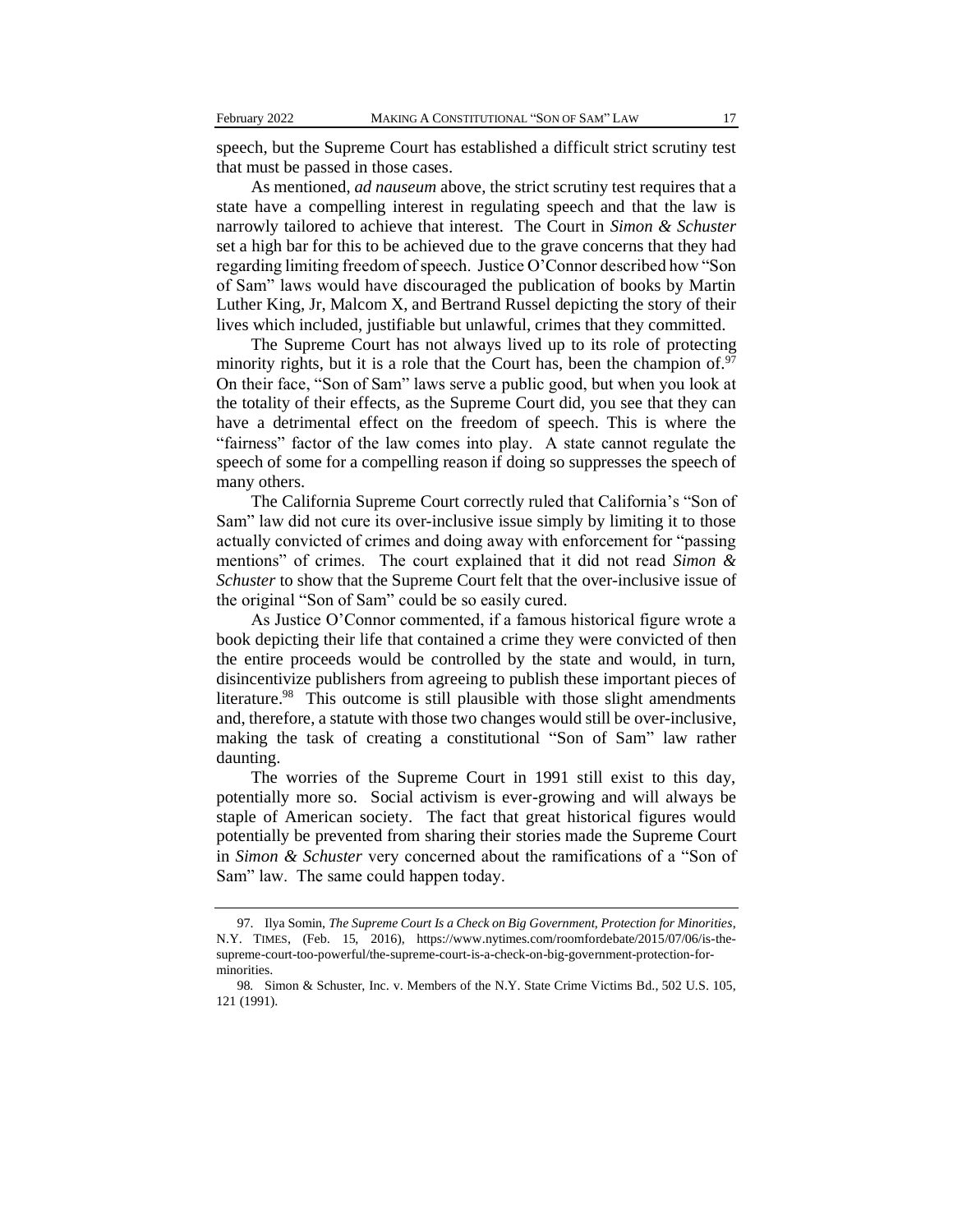Whether the movement is Occupy Wall Street, the Ferguson Riots, Standing Rock, or any other social justice movement, those involved run the risk of committing crimes in an attempt to stand up against injustice. Just as the proceeds from works produced by Martin Luther King, Jr, Malcom X, or Bertrand Russell could be fully in control of a particular state, or simply not published because of the lack of ability to generate proceeds, the same could happen to modern activists. This would prevent their stories from reaching others that have also noticed similar inequalities, creating a hurdle in galvanizing social justice movements because it hampers their ability to come together as one group. Further, it hurts social movements because it prevents the spread of stories of social injustices to individuals that simply are not aware of their existence, for whatever reason that might be.

Harry S. Truman echoed the fear the Supreme Court has shown regarding the regulation of freedom of speech, "Once a government is committed to the principle of silencing the voice of opposition, it has only one way to go, and that is down the path of increasingly repressive measures, until it becomes a source of terror to all its citizens and creates a country where everyone lives in fear."<sup>99</sup> New York, California, and Nevada have all tried and failed to create a constitutional "Son of Sam" law. The work has not been without merit, but the results show what I have come to conclude myself while conducting research for this article: when it comes to a "Son of Sam" law that restricts speech, it is not possible to create one that can be narrowly tailored in such a way to serve the purpose of prohibiting criminals from profiting from their crimes without disproportionately restricting freedom of speech.

Preventing criminals from profiting from their crimes is a just cause to fight, but in doing so it gives states the power to silence those individuals that stand up to the grave injustices that inhabit the United States. States should turn their focus to enacting statutes that encompass the second half of the current New York "Son of Sam" statute which allows victims to go after "funds of a convicted person." This provision has no First Amendment issue, though it may have other constitutional issues that would need to be explored on their own merit.<sup>100</sup>

#### **Conclusion**

New York's revised "Son of Sam" still suffers the pitfalls of its predecessor and will suffer the same fate that its cousin statutes in California and Nevada did when they were ruled unconstitutional by their respective

<sup>99.</sup> Harry S. Truman, Special Message to the Congress on the Internal Security of the United States (Aug. 8, 1950) (transcript available on Truman Library website).

<sup>100.</sup> Brendan J. Lyons, *State Invoked Son of Sam law against former Rikers inmates who claimed abuse*, TIMES UNION, (Dec. 7, 2019), https://www.timesunion.com/news/article/Stateinvokes-Son-of-Sam-law-against-former-14882330.php.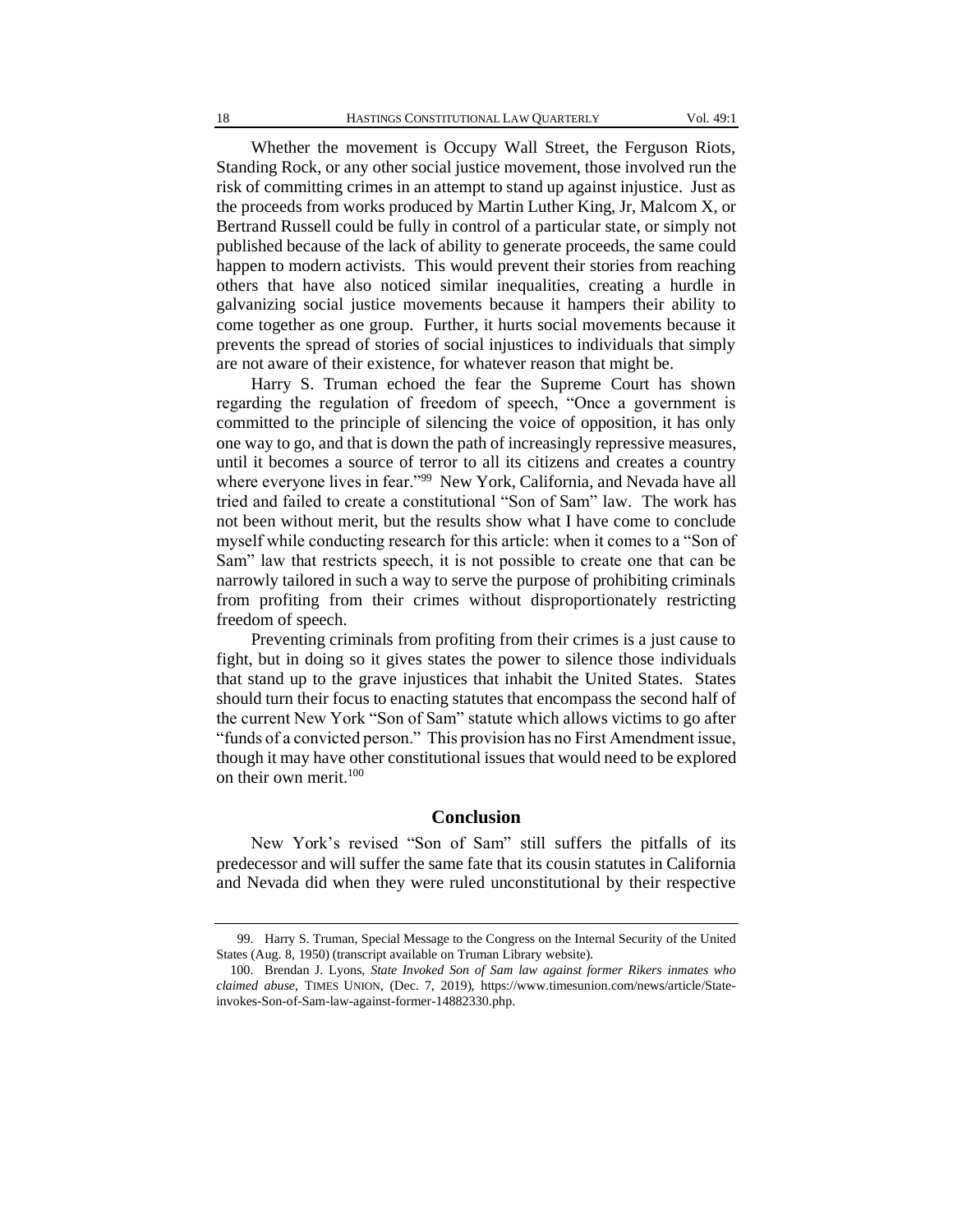state supreme courts. The over forty-year attempt to create a constitutional "Son of Sam" law has been a valiant effort put forth by states with New York leading the charge. However, considering the Supreme Court's ruling in *Simon & Schuster*, it is not possible to create a statute that is narrowly tailored to serve a compelling interest without a substantial restriction on freedom of speech. Preventing criminals from profiting from their crimes is without a doubt a compelling state interest, but the ramifications that come with that freedom of speech regulation are simply too dangerous to ignore.